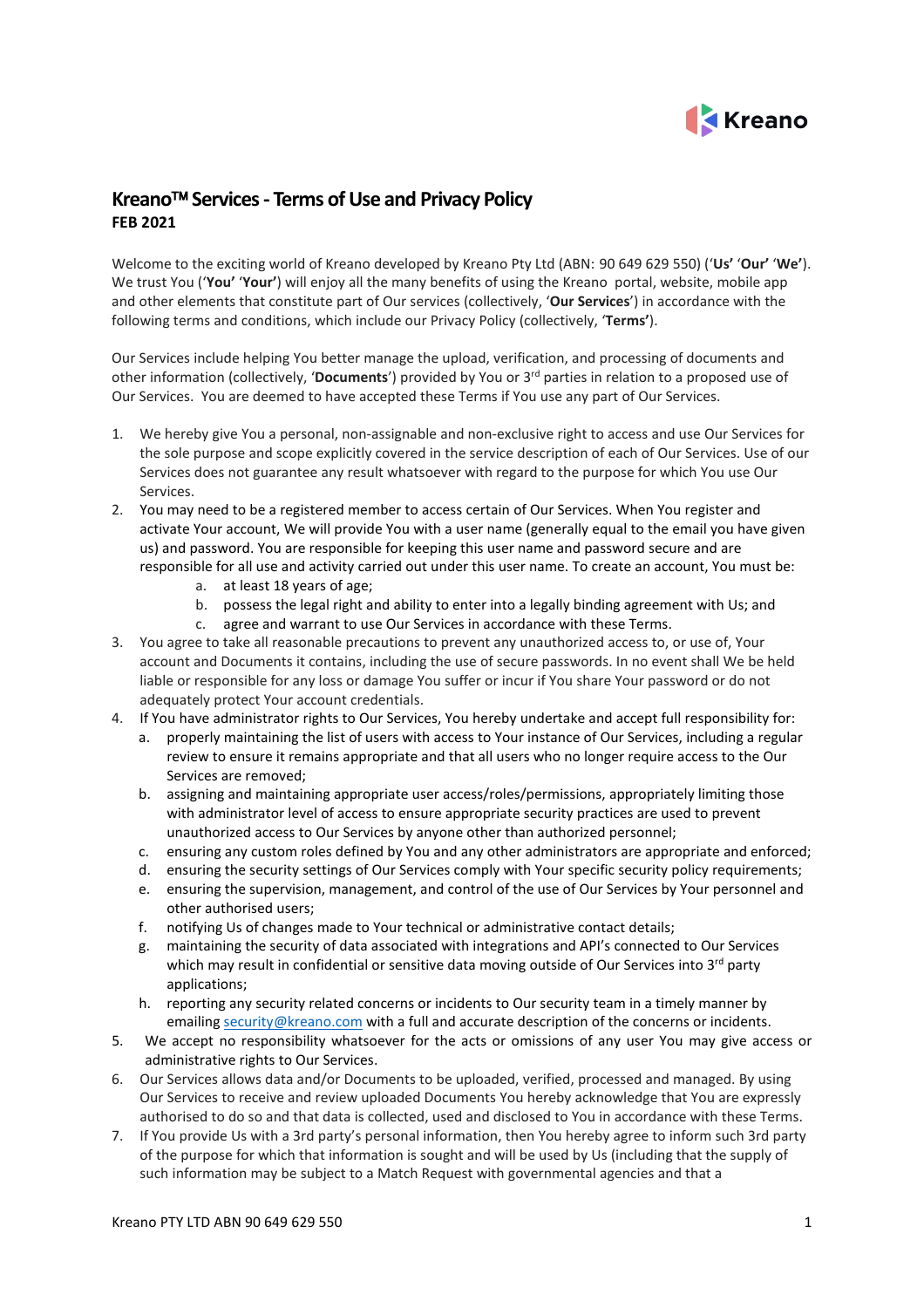

corresponding Information Match Result may be provided to Us). In accordance with the Privacy Act 1988, We agree not use or disclose any government related identifier supplied to Us unless:

- (a) the use or disclosure of the identifier is reasonably necessary for Us to verify the identity of the individual for the purposes of Our activities or functions; or
- (b) the use or disclosure of the identifier is reasonably necessary for Us to fulfil Our obligations to a government agency or a State or Territory authority; or
- (c) the use or disclosure of the identifier is required or authorised by or under an Australian law or a court/tribunal order.
- 8. **We take Our responsibility for data security very seriously.** Our Services have several layers of security to better protect Documents, including SSL certification, encryption of every Document, and compliant storage in Australia. These are continually monitored to ensure system integrity.
- 9. All Documents that are uploaded, stored, processed or managed via Our Services shall only ever be stored by Us on devices located in Australia unless We specifically obtain the Document Provider's consent to do otherwise, and shall only ever be used or shared by Us in accordance with these Terms.
- 10. We operate an administrative service as part of Our Services that checks uploaded data and Documents for any obvious errors and omissions. We do not make any credit decisions or have any direct involvement in that process. The Documents may be viewed, validated and otherwise verified by Our employees and contractors *for the specific purpose Documents were provided for.* We will notify You of any problems to give You an opportunity to upload replacement Documents as appropriate.
- 11. You retain ownership of, and any intellectual property rights that You may hold in, Documents You submit. When You upload Documents to or through Our Services, We (and Our suppliers and contractors) are granted a global royalty-free license to verify, host, store, reproduce, modify, communicate, and distribute such Documents *for the limited purpose of operating Our Services*, and to provide limited content to You in accordance with these Terms.
- 12. If You contact us and requests that Your Documents be deleted prior to completion of Our Services, We shall comply with Our obligations pursuant to these Terms. In the event We have already commenced processing Your Documents, We shall refer such event to You to manage, in which case You hereby indemnify us from and against any cost, loss, damage or expense whatsoever that We suffer or incur in connection with any action taken against Us for any consequence of us commencing Our Services on Documents You requested to delete.
- 13. Our Services may collect personal and other information about You, and deliver such information to Us for Our own use to provide, maintain, protect and improve Our Services, to develop new products and services, and to use otherwise in accordance with these Terms. By using Our Services, You agree that We can use any such information collected in accordance with these Terms. We will provide You with reasonable access to any personal information We store about You and give You the ability to update or delete it in accordance with these Terms. **We shall only ever use or share Documents and other information with You in accordance with these Terms**.
- 14. You hereby agree to take all reasonable steps to ensure all confidential and sensitive data related to the Our Services, including personal information and credit card details, are maintained within the security of Our Services and not sent via e-mail or other non-secure communication platforms unless properly desensitised. In particular, You will take all reasonable steps to ensure You do not send any such confidential and sensitive data to Us for any reason unless properly desensitised.
- 15. You hereby agree to follow all terms, conditions and instructions specified within Our Services and only use Our Services for the purpose for which they are intended and in accordance with all legislation, regulations, and other rules having equivalent force that relate to the use of Our Services ('**Applicable Law**').
- 16. You can stop using Our Services at any time. Alternatively, We may terminate Your right to use Our Services at any time in Our absolute discretion for any reason or for no reason provided always that You will be given a reasonable opportunity to download any Documents You have stored in Our Services if We terminate Your right to use Our Services.
- 17. We will provide reasonable technical and other support for Our Services as outlined on Our website.
- 18. We retain all intellectual property rights in Our Services. Using Our Services does not give You any ownership rights whatsoever in Our Services or any other part of Our business, or in any other 3<sup>rd</sup> party products or services that may be accessed or used as a result of Your use of Our Services.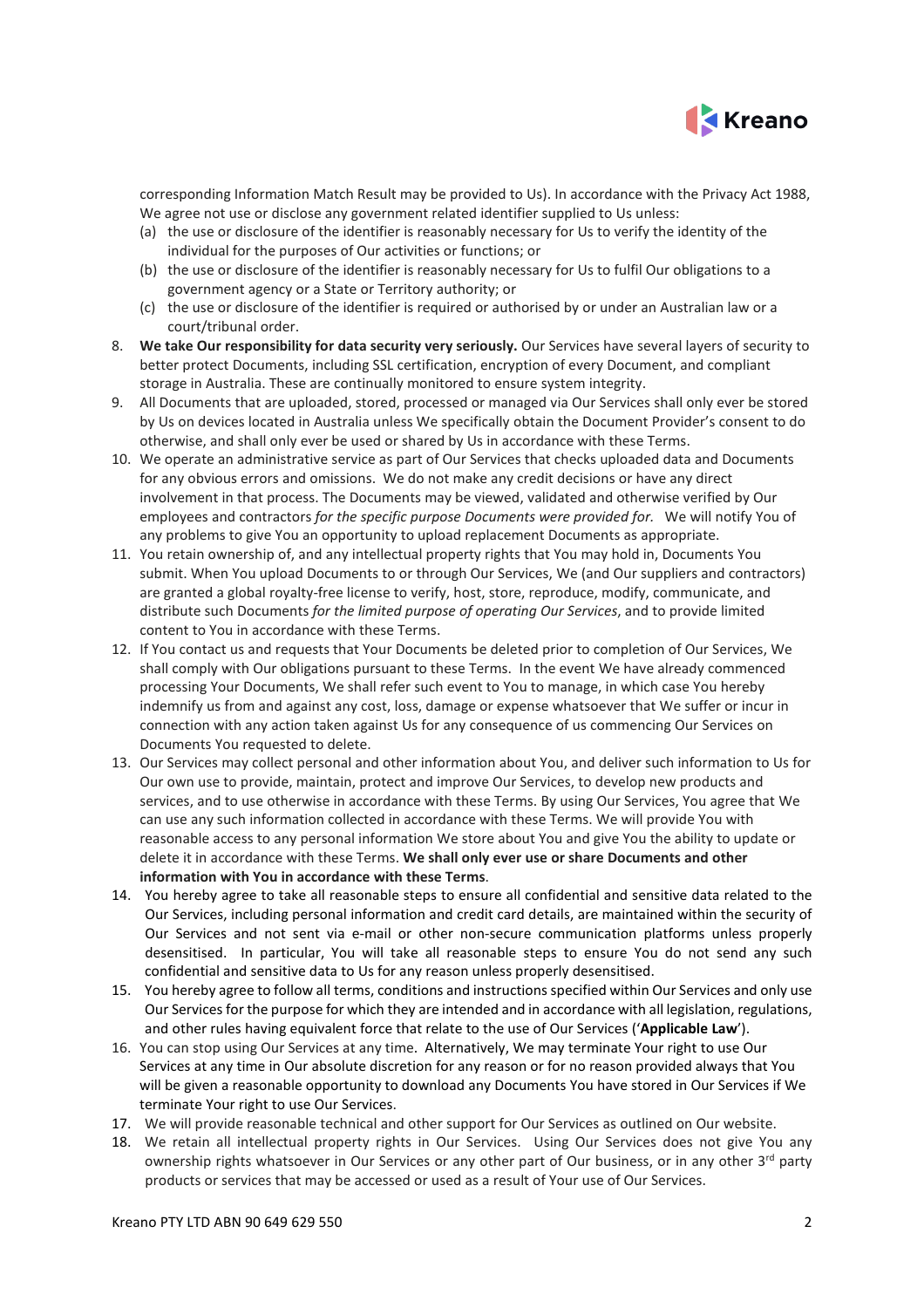

- 19. Without Our written permission, or unless authorized by Applicable Law, You may not copy, modify, distribute, sell, or lease any part of Our Services, nor may You reverse engineer or attempt to extract the source code of Our Services or any other part of Our Services.
- 20. You agree to pay all amounts due to Us for use of Our Services ('**Fees'**) upon commencing to use Our Services, unless otherwise agreed in writing, and only use Our Services for the purpose they were created and in accordance with any agreement We have with You.
- 21. GST shall, if applicable, be payable by You in addition to the Fees payable by You. You will provide authorised credit card details to Us so that the Fees and GST can be charged by Us upon commencing to use Our Services. Failure to pay the Fees and GST when due may result in the immediate termination of Your account.
- 22. You hereby agree that We may send You messages and other information from time to time by email, SMS, notification and other methods while You maintain an account wit h Us or otherwise use Our Services.
- 23. We regularly change and improve Our Services. We may automatically update Our Services whenever a new version or feature is available, or if We remove certain functionality for any reason. You will not do anything to restrict or prevent such updates applying to any of Our Services that You use in connection with Our Services. Access to Our Services may temporarily be suspended during both scheduled and unscheduled maintenance and upgrades and We will not be liable for any damage, loss, cost or expense You may incur during or as a result of such suspension.
- 24. Our Services may use 3<sup>rd</sup> party technologies that We licence or otherwise use legally, but We provide no warranty or assurance whatsoever that We will continue to use those technologies in future as part of the Our Services.
- 25. We may share aggregated, non-personally identifiable information publicly and with Our suppliers and partners for any purpose whatsoever subject to Applicable Law and in accordance with these Terms.
- 26. We reserve the right to delete any data, including Documents, stored in Our portal without further notice if You cease to pay Us any amount required to use Our Services or otherwise breach any of these Terms, in which case You hereby release Us from all liability for any cost, loss, damage or expense whatsoever that You or anyone else may suffer or incur as a result of Us deleting such data, including Documents. We accept no liability whatsoever for any cost, loss, damage or expense You or anyone else may suffer or incur as the result of Us so terminating the use of Our Services or the deletion or loss of any data, including Documents.
- 27. We accept no liability whatsoever for any cost, loss, damage or expense You or anyone else may suffer or incur as the result of the purging, deletion, removal or loss of any data, including Documents, from the Our Services.
- 28. You hereby agree that a fair use policy applies at all times to Your use of Our Services such that You will not authorize or enable others to use Our Services without paying any Fees to Us that are otherwise applicable to that use, You will only use Our Services in a reasonable manner and not in any way that is excessive, immoral, fraudulent, in breach of anyone's intellectual property or other rights, or in breach of confidence or for any other illegal or immoral purpose. You will also not use Our Services to transmit any unsolicited marketing material (spam). We may terminate Your access and right to use Our Services if You breach Our fair use policy.
- 29. We develop and provide Our Services using a commercially reasonable level of skill and We trust that Our Services will be of significant use and value to You, but other than as expressly set out in these Terms and as required by Applicable Law We make no specific representations or warranties whatsoever concerning Our Services or Your use of Our Services, which are provided 'as is' and to the maximum extent permitted by Applicable Law We hereby exclude all implied representations and warranties.
- 30. To the maximum extent permitted by Applicable Law, Our total liability for any claims You may have under these Terms, including for any implied representations or warranties, is limited to the amount You paid Us to use Our Services during the previous month. In no case whatsoever shall We be liable for any cost, loss, damage or expense that is not reasonably foreseeable or expressly stated and in no event shall We be liable for any loss of profits, special or consequential damages, even if We have been advised of the possibility of such.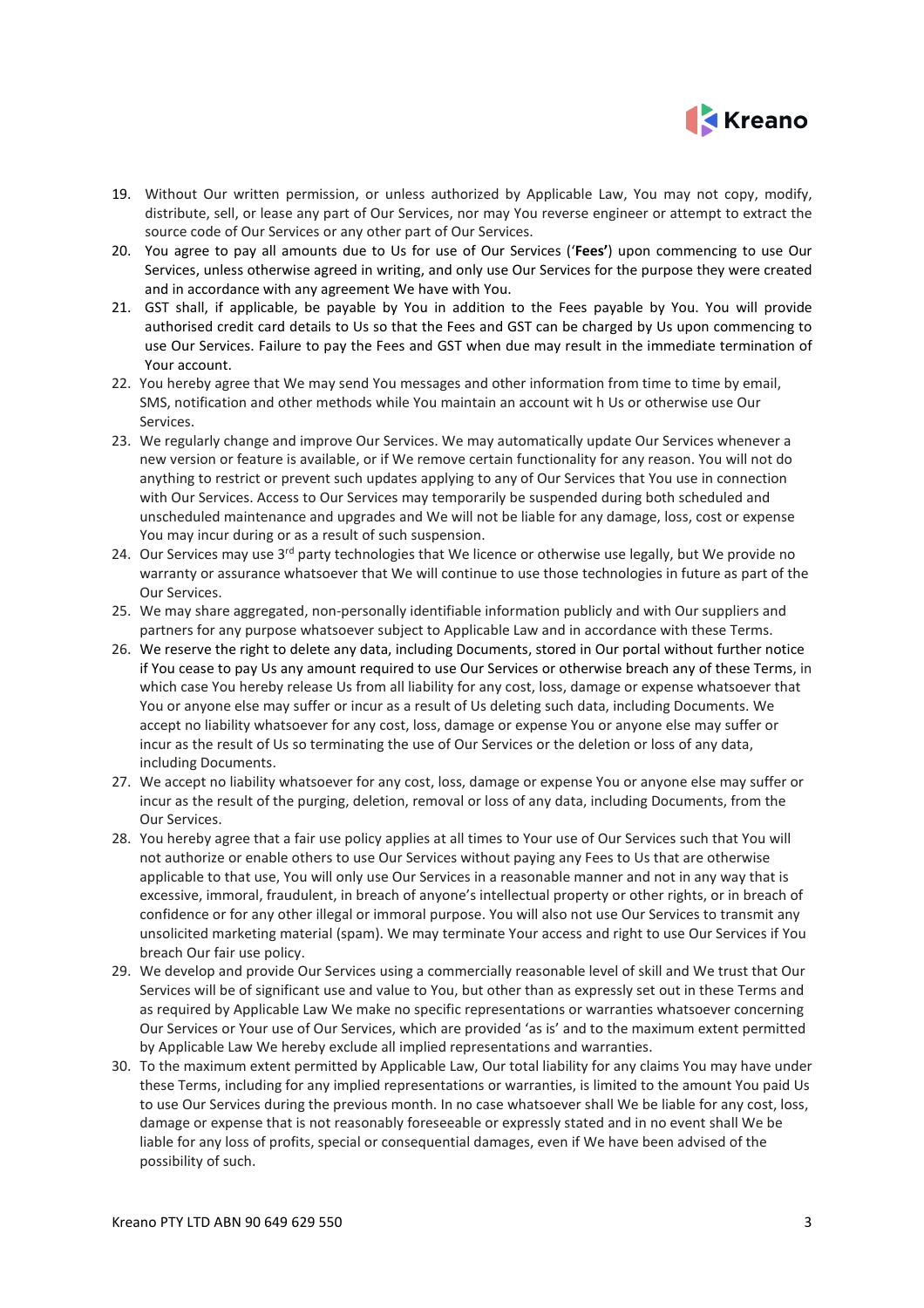

- 31. If You do not comply with these Terms but We fail to take action immediately We are not giving up any rights that We may have to take action in the future. If any particular part of these Terms is not enforceable, this will not affect any of the other terms.
- 32. **OUR WEBSITE:** The information on Our website is not comprehensive and is intended to provide a summary of the subject matter covered. While We use all reasonable attempts to ensure the accuracy and completeness of the information on Our website, to the extent permitted by law, including the Australian Consumer Law, We make no warranty regarding the information on Our website. You should monitor any changes to the information contained on Our website.

We are not liable to You or anyone else if interference with or damage to Your computer systems occurs in connection with the use of Our website or a linked website. You must take Your own precautions to ensure that whatever You select for Your use from Our website is free of viruses or anything else (such as worms or Trojan horses) that may interfere with or damage the operations of Your computer systems.

We may, from time to time and without notice, change or add to Our website (including these Terms) or the information, products or services described in it. However, We do not undertake to keep Our website updated. We are not liable to You or anyone else if errors occur in the information on Our website or if that information is not up-to-date.

For certain campaigns, promotions or contests, additional terms and conditions may apply. If You want to participate in such a campaign, promotion or contest, You need to agree to the relevant terms and conditions applicable to that campaign, promotion or contest. In case of any inconsistency between such terms and conditions and these Terms, those terms and conditions will prevail.

Our website may contain links to websites operated by third parties. Those links are provided for convenience and may not remain current or be maintained. Unless expressly stated otherwise, We do not endorse and are not responsible for the content on those linked websites and have no control over or rights in those linked websites.

Unless otherwise indicated, We own or license from third parties all rights, title and interest (including copyright, designs, patents, trademarks and other intellectual property rights) in Our website and in all of the material (including all text, graphics, logos, audio and software) made available on Our website ('**Content'**). Your use of Our website and use of and access to any Content does not grant or transfer any rights, title or interest to You in relation to Our website or the Content. However We do grant You a licence to access the website and view the Content on these Terms and, where applicable, as expressly authorised by us and/or Our third party licensors.

Any reproduction or redistribution of Our website or the Content is prohibited and may result in civil and criminal penalties. In addition, You must not copy the Content to any other server, location or support for publication, reproduction or distribution is expressly prohibited. All other use, copying or reproduction of Our website, the Content or any part of it is prohibited, except to the extent permitted by Applicable Law.

You may not modify, copy, distribute, transmit, display, perform, reproduce, publish, license, commercially exploit, create derivative works from, transfer, or sell any Content, software, products or services contained within Our website or accessible via Our website. You may not use Our website, or any of its Content, to further any commercial purpose, including any advertising or advertising revenue generation activity on Your own website.

You must not do any act that We would deem to be inappropriate, is unlawful or is prohibited by any Applicable Law, including but not limited to: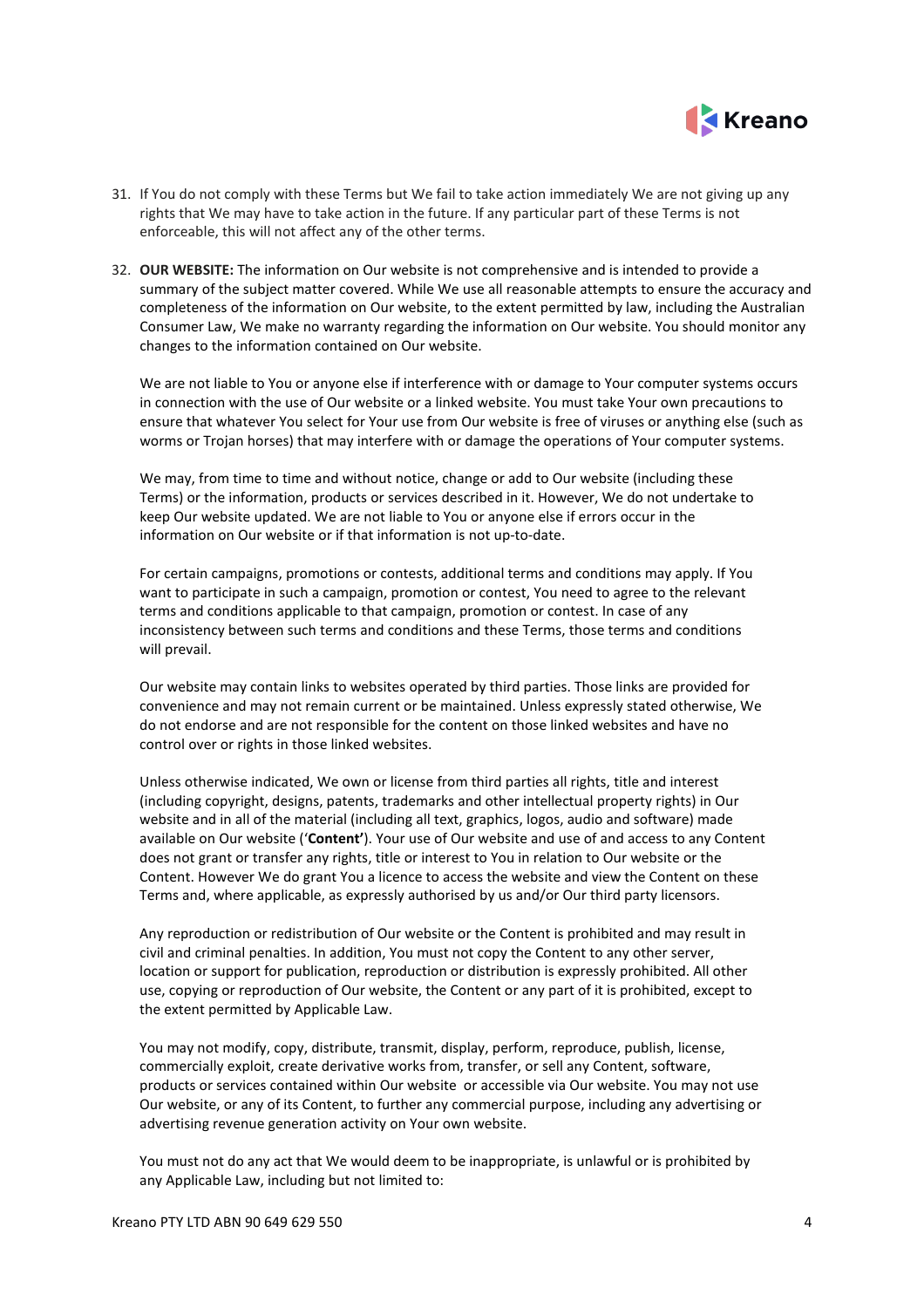

- any act that would constitute a breach of either the privacy (including uploading private or personal information without an individual's consent) or any other of the legal rights of individuals;
- using Our website to defame or libel Us, Our employees or other individuals;
- uploading files that contain viruses that may cause damage to Our property or the property of other individuals;
- posting or transmitting to Our website any non-authorised material including, but not limited to, material that is, in Our opinion, likely to cause annoyance, or which is defamatory, racist, obscene, threatening, pornographic or otherwise or which is detrimental to or in violation of Our systems or a third party's systems or network security.

If We allow You to post any information to Our website, We have the right to take down this information at Our sole discretion and without notice.

We reserve the right to restrict, suspend or terminate without notice Your access to Our website, any Content, or any feature of Our website at any time without notice and We will not be responsible for any loss, cost, damage or liability that may arise as a result.

# 33. **PRIVACY POLICY**: **OUR SERVICES MAY REQUIRE YOU TO SEND PERSONAL AND CONFIDENTIAL INFORMATION ABOUT YOUR IDENTITY AND OTHER VALIDATION DATA, INCLUDING**:

- Driver Licence (with biometric validation using an image of a face)
- Any of Your Asset Identification Number (e.g. VIN, HIN)
- Any of Your Asset Registration Details (e.g. Number plate)
- Any of Asset Ownership Documents (e.g. Registration)
- Any of Your Asset Images
- Any of YourBank account details

In addition to the explicit data requested, Our Services may collect the following as a part of the security and validation process:

- Your Location
- IP Address from where you request or use Our Services
- Your email address

# **PRIVACY IS IMPORTANT – WE DO NOT USE ANY PERSONAL INFORMATION UPLOADED TO OUR SERVICES FOR ANY PURPOSE OTHER THAN FOR PROVIDING IT TO YOU FOR THE EXPRESS PURPOSE YOU ARE**

**COLLECTING IT FOR.** These Terms sets outs out how We collect, verify, use, store and disclose personal information (which may include sensitive information) and forms part of these Terms of using Our Services. Personal information includes information about an individual that is reasonably identifiable including, for example, name, age, gender, contact details, financial, health and/or medical information. We are obligated to act in accordance with all Applicable Law, including the Privacy Act 1988 (Cth) and subsequent amendments, which includes the Australian Privacy Principles and any current Australian Privacy Principle Code and relevant guidance materials published by the Office of the Australian Information Commissioner (OAIC) (collectively, '**Privacy Act**'). The Privacy Act sets out how We must handle personal information during its collection, use and disclosure. Our Privacy Policy, which forms part of these Terms, is designed to comply with the Privacy Act.

Anyone providing personal information to Us or visiting Our websites, is required to consent to Our collection, use and disclosure of their personal information in accordance with these Terms and any other arrangements that apply between Us. We may change these Terms from time to time by publishing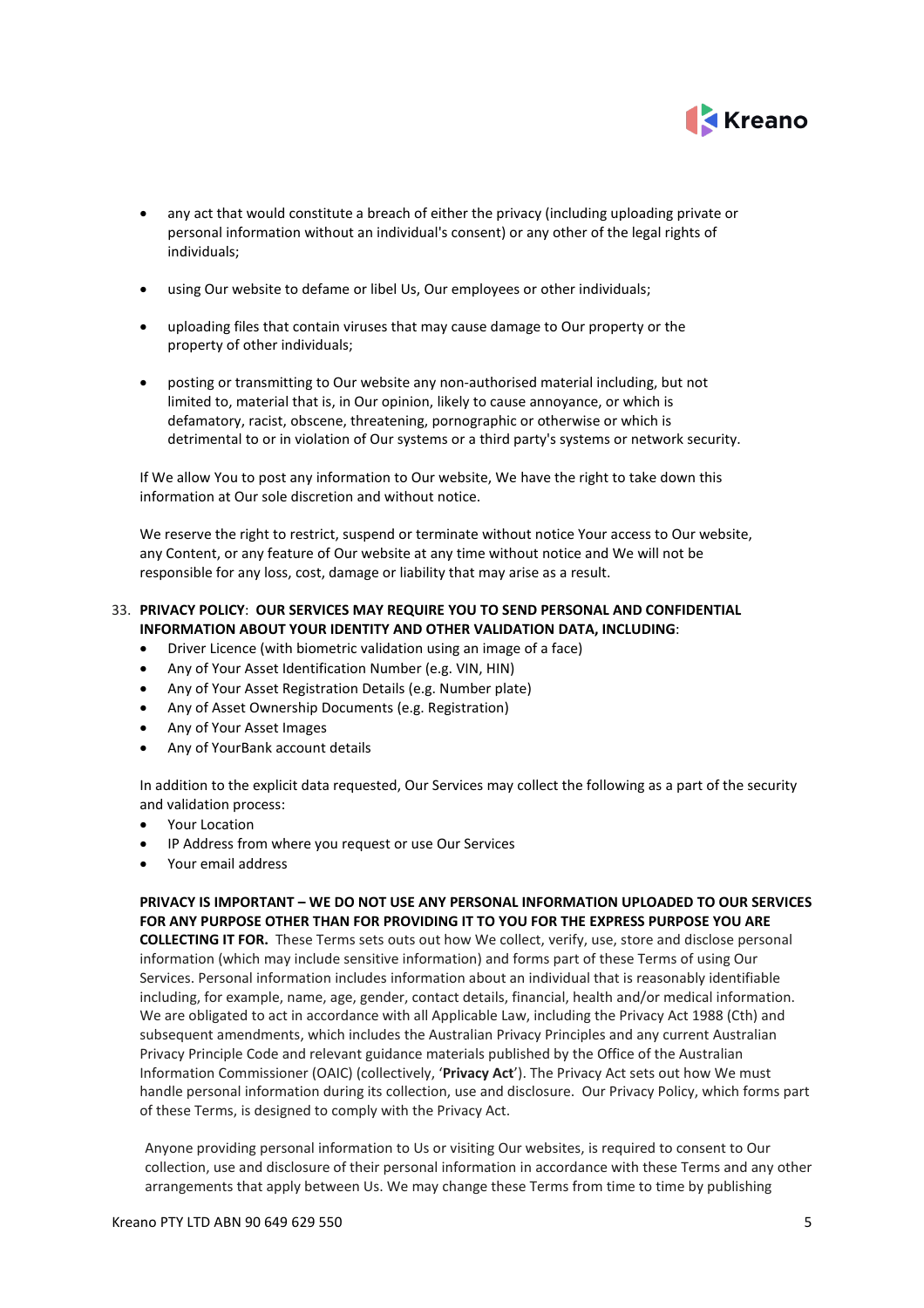

changes to it on Our website. We encourage You to check Our website periodically to ensure that You are aware of Our current Terms, including Our Privacy Policy.

We may be able to provide some services without requiring You to identify yourself. For example, you may be able to upload certain Documents without having to reveal any of your personal information. However, We may collect the following types of personal information when You use any of Our Services:

- Name
- Mailing/street address
- email address
- telephone number
- other contact details
- age/date of birth
- device ID, device type, geo-location information, computer and connection information, statistics on page views, traffic to and from the sites, ad data, IP address and standard web log information
- details of those of Our Services We have provided or that someone has enquired about, including any additional information necessary to deliver those of Our Services and respond to any enquiries;
- any additional information provided to Us directly or indirectly through Our Services, or through other websites or accounts from which We are able to collect information;
- information provided to Us through customer surveys; and/or
- any other personal information that may be required in order to facilitate dealings with Us using Our Services.

We only collect and hold personal information with consent, in limited situations which Applicable Law allows. We may collect these types of personal information either directly, or from external sources. We may collect this information when someone:

- registers to use Our Services or uses Our Services;
- communicates with Us through correspondence, chats, email, or when they share information with Us from other social applications, services or websites;
- interact with Our Services, websites, Content and advertising; and/or
- invests in Our business or enquires as to a potential purchase in Our business.

In some cases We might collect personal information from external sources with express consent as part of Our Services provided by Us.

#### **Notification**

We will take reasonable steps to inform anyone from whom We have collected personal information, unless:

- it is not reasonable to do so;
- it is apparent from the circumstances that they are aware of the collection; and/or
- they would expect Us to have the information.

#### **Why do We collect, use and disclose personal information?**

We may collect, hold, use and disclose personal information for the following purposes:

- to enable access and use of Our Services, and any other products and services We may offer;
- to comply with Our legal obligations, resolve any disputes that We may have with any user of Our Services, and enforce Our agreements with 3rd parties;
- to operate, protect, improve and optimise Our Services, such as to perform analytics, conduct research and for advertising and marketing;
- to send service, support and administrative messages, reminders, technical notices, updates, security alerts, and information requested.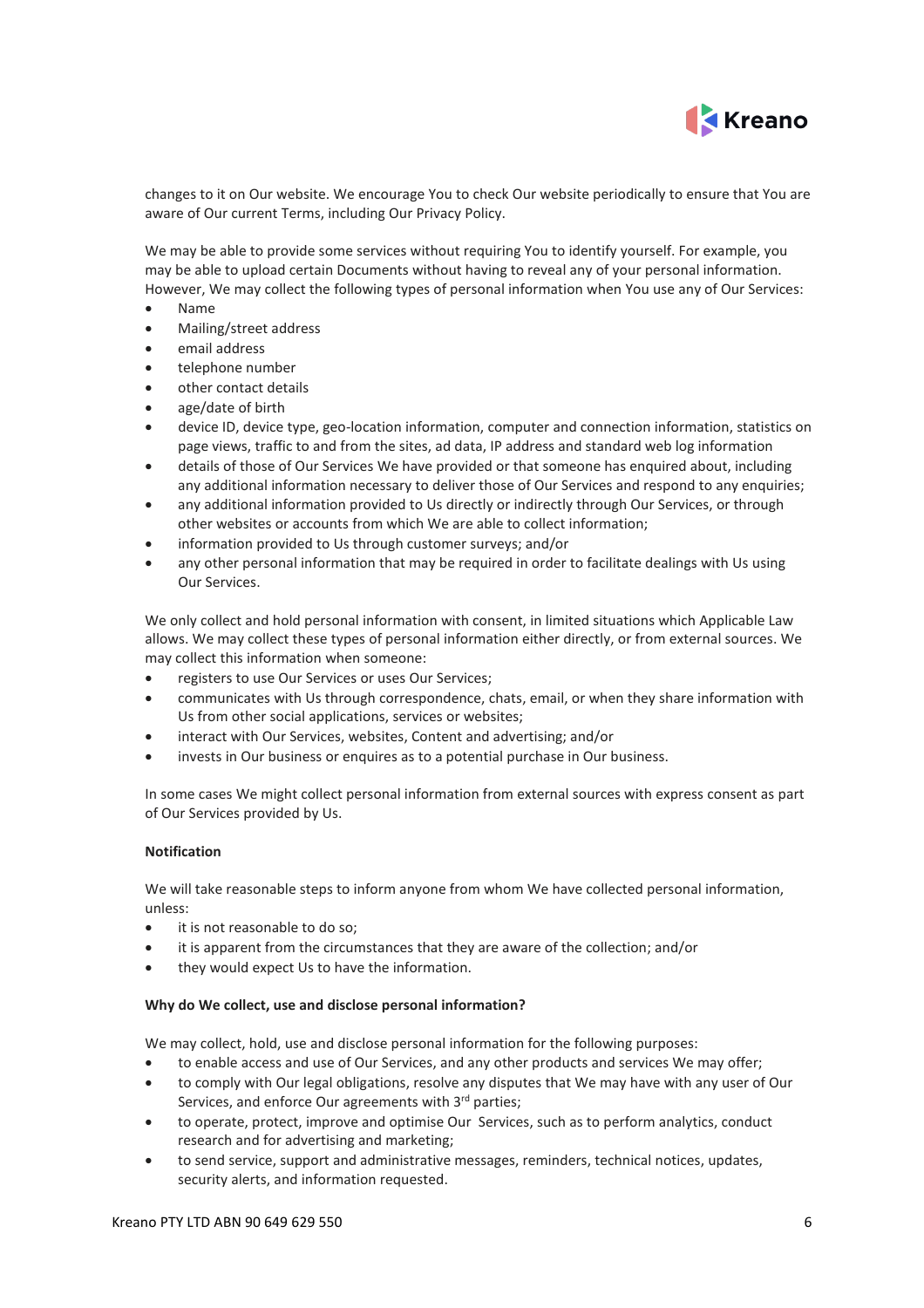

## **Do We use personal information for direct marketing?**

We do NOT use any of the personal information provided to Us for any direct marketing or other such purpose. We may, however, communicate with regard to an update regarding the Service's features, pricing or other relevant issues.

## **To whom do We disclose personal information?**

We may disclose personal information for the purposes described in these Terms to:

- any entity, including government agencies, regulatory bodies and law enforcement agencies, as required, authorised or permitted by law or a court order;
- any person, entity or platform provider authorised by You or acting on Your behalf;
- Our employees, contractors and related bodies corporate;
- 3<sup>rd</sup> party suppliers and service providers (including providers for the operation of Our Services, or in connection with providing any other products and services);
- professional advisers, dealers and agents; or
- anyone to whom Our assets or businesses (or any part of them) are transferred.

#### **Disclosure of personal information outside Australia**

We will not, without express consent, disclose personal information outside of Australia to  $3<sup>rd</sup>$  party suppliers located in other countries. In the event that We obtain express consent to the disclosure of personal information outside of Australia We will take reasonable steps to ensure that any overseas recipient will deal with such personal information in a way that is consistent with the Australian Privacy Principles, but You hereby acknowledge and agree that We may not be able to ensure that overseas recipients handle that personal information in compliance with Australian Privacy Law.

#### **Using Our website and cookies**

We may collect personal information about You when You use and access Our website. While We do not use browsing information to identify You personally, We may record certain information about Your use of Our website, such as which pages You visit, the time and date of Your visit and the internet protocol address assigned to Your computer. We may also use 'cookies' or other similar tracking technologies on Our website that help Us track Your website usage and remember Your preferences. Cookies are small files that store information on Your computer, TV, mobile phone or other device. They enable the entity that put the cookie on Your device to recognise You across different websites, services, devices and/or browsing sessions. You can disable cookies through Your internet browser but Our websites may not work as intended for You if You do so. We may also use cookies to enable Us to collect data that may include personal information. For example, where a cookie is linked to Your account, it will be considered personal information under the Privacy Act. We will handle any personal information collected by cookies in the same way that We handle all other personal information as described in these Terms.

## **Security**

We take reasonable steps to protect personal information from misuse, interference and loss, as well as unauthorised access, modification or disclosure and We use a number of physical, administrative, personnel and technical measures to protect personal information. However, We cannot guarantee the security of personal information. We have processes in place to identify, manage and remediate privacy and data breaches in accordance with Our obligations under Applicable Law, including the notifiable data breach regulations. We educate Our staff about Our obligations to protect personal information and impose contractual obligations of confidentiality and strict controls over their access to any personal data. We will co-operate with Our customers, agents, and partners to promptly notify them of any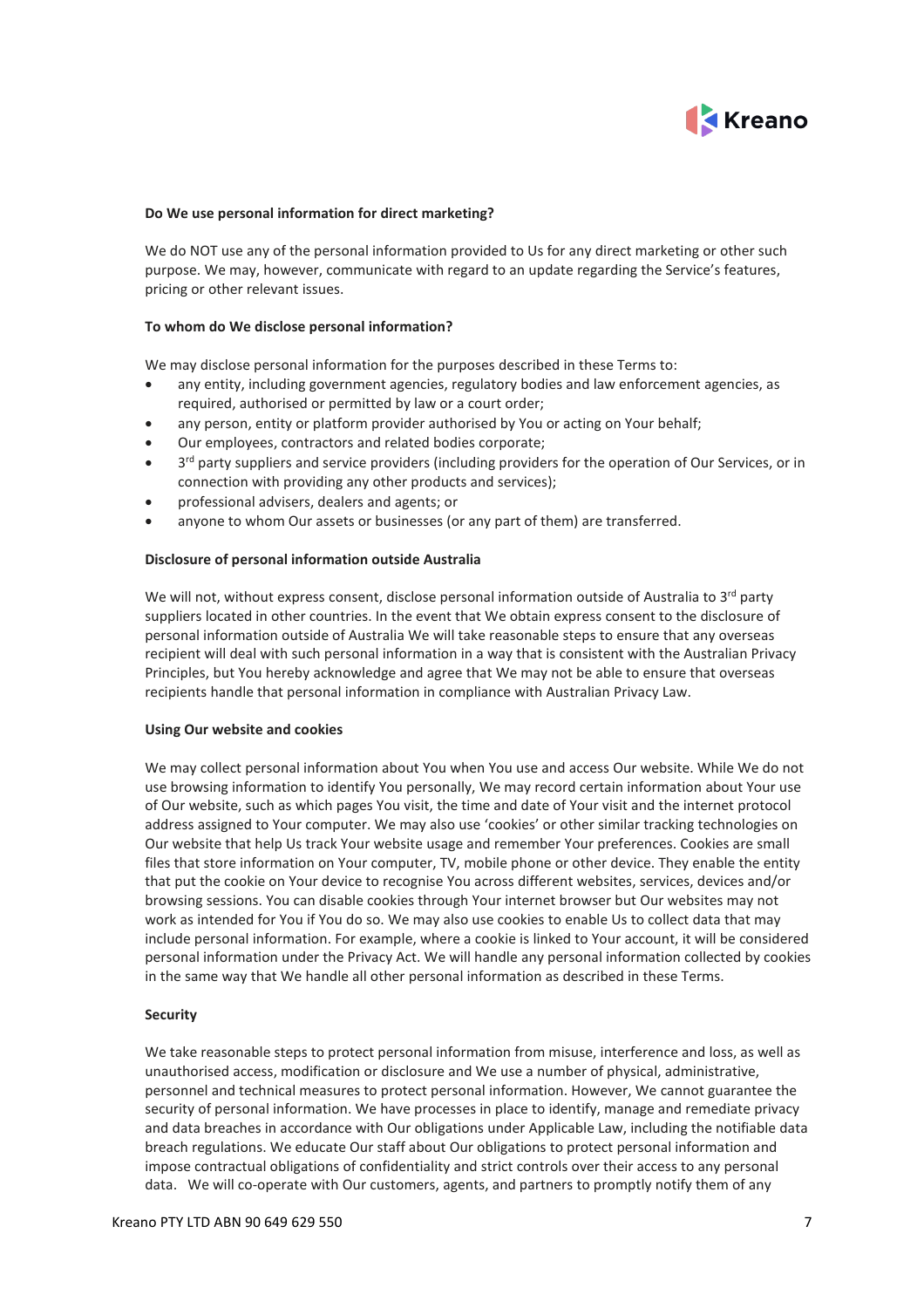

privacy and data breaches in cases where there is a likelihood of a real risk of serious harm given the circumstances of the breach.

#### **Links**

Our Services may contain links to other websites or services operated by  $3<sup>rd</sup>$  parties. Those links are provided for convenience and may not remain current or be maintained. Unless expressly stated otherwise, We are not responsible for the privacy practices of, or any content on, those linked websites or services, and have no control over or rights in those linked websites or services. The privacy policies that apply to those other websites or services may differ substantially from these Terms, so We encourage You to read them before using those websites or services.

#### **Accessing or correcting personal information**

You can access the personal information We hold about You by contacting Us using the Contact Us or similar function on Our website. Your access to Your personal information is subject to some exceptions permitted by Applicable Law, including any situation in which We reasonably believe that:

- providing access would pose a serious threat to the life, health or safety of You or any other person;
- access would have an unreasonable impact on the privacy of any other person;
- the information is protected from disclosure by Applicable Law;
- release of the information would be prejudicial to Us in relation to a legal or administrative dispute or complaint; or
- the information is protected by confidentiality obligations or is Our intellectual property and disclosure would be contrary to Our legal or commercial interests.

If We refuse to provide You with access to Your personal information We will, if reasonable to do so, provide You with a written explanation outlining the reasons for Our refusal. The explanation will also outline the steps available to You to complain about Our refusal.

We may also need to verify Your identity when You request Your personal information. If You think that any personal information We hold about You is inaccurate, please contact Us and We will take reasonable steps to ensure that it is corrected.

#### **Making a complaint**

If You think We have breached the Privacy Act, or You wish to make a complaint about the way We have handled personal information, You can contact Us via letter to the address below or via the Contact Us function on Our website. Please include Your name, email address and/or telephone number and clearly describe Your complaint. We will acknowledge Your complaint and respond to You regarding Your complaint within a reasonable period of time. If You think that We have failed to resolve the complaint satisfactorily, We will provide You with information about the further steps You can take.

In the event that We are unable to resolve Your complaint to Your satisfaction, We will inform You as to how You can escalate the complaint to the appropriate external dispute resolution body. In cases of privacy related complaints, this is generally the Office of the Australian Information Commissioner (OAIC). There is specific information about the OAIC complaints and investigation process on the OAIC website at http://www.oaic.gov.au/ and contact details are:

Office of the Australian Information Commissioner

GPO Box 5218 Sydney NSW Phone: 1300 363 992